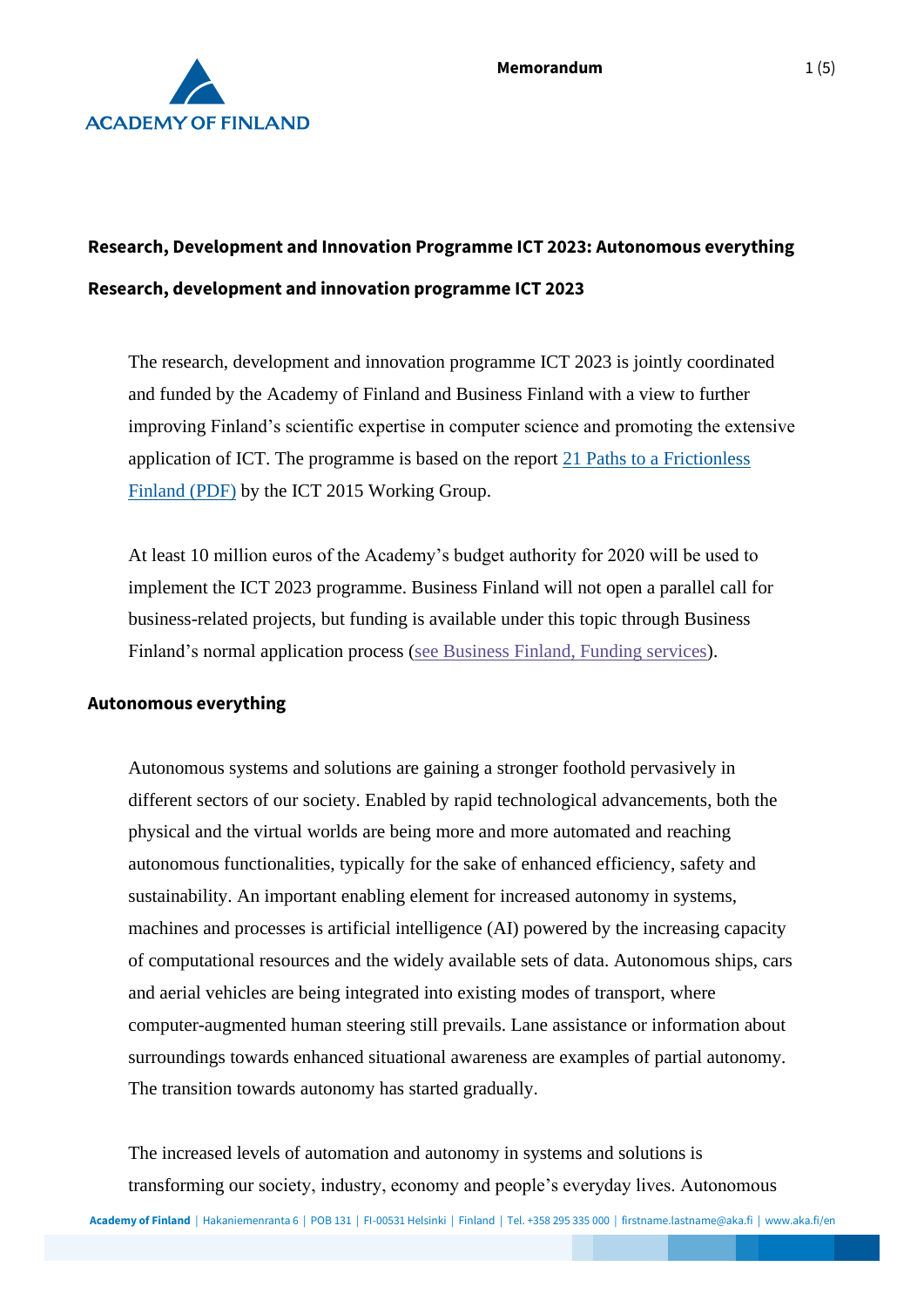

systems can contribute significantly to added safety, a healthier environment and a better quality of life. They will also transform business models and value chains. However, in addition to autonomous systems being faced by a wide range of interdisciplinary technological challenges, they will also present challenges to both individuals and society at large, which all need to be carefully addressed.

The theme "autonomous everything" combines several different fields of research, such as automation technology, computer science, information technology, telecommunications engineering, hardware development, robotics, electronics, signal processing, information security, machine vision, software systems and software engineering. This thematic call will provide funding to projects conducting basic research and seeking new "autonomous everything" initiatives.

Examples of research topics:

- Autonomous systems and operations
- Remote-controlled transportation
- Autonomous vehicles (land, air, water, space)
- Reliability, risk management and transparency in remote controlled and autonomous systems
- Robotics, co-botics and soft robotics
- Social robotics and human-robot interaction
- Autonomous systems in society
- Mobile geomatics and geospatial data for autonomous systems
- Sustainable automation
- Machine learning and artificial intelligence
- Ethical AI
- Security and robustness in autonomous systems
- Software robotics and expert systems
- Distributed multi-access edge computing in autonomous systems.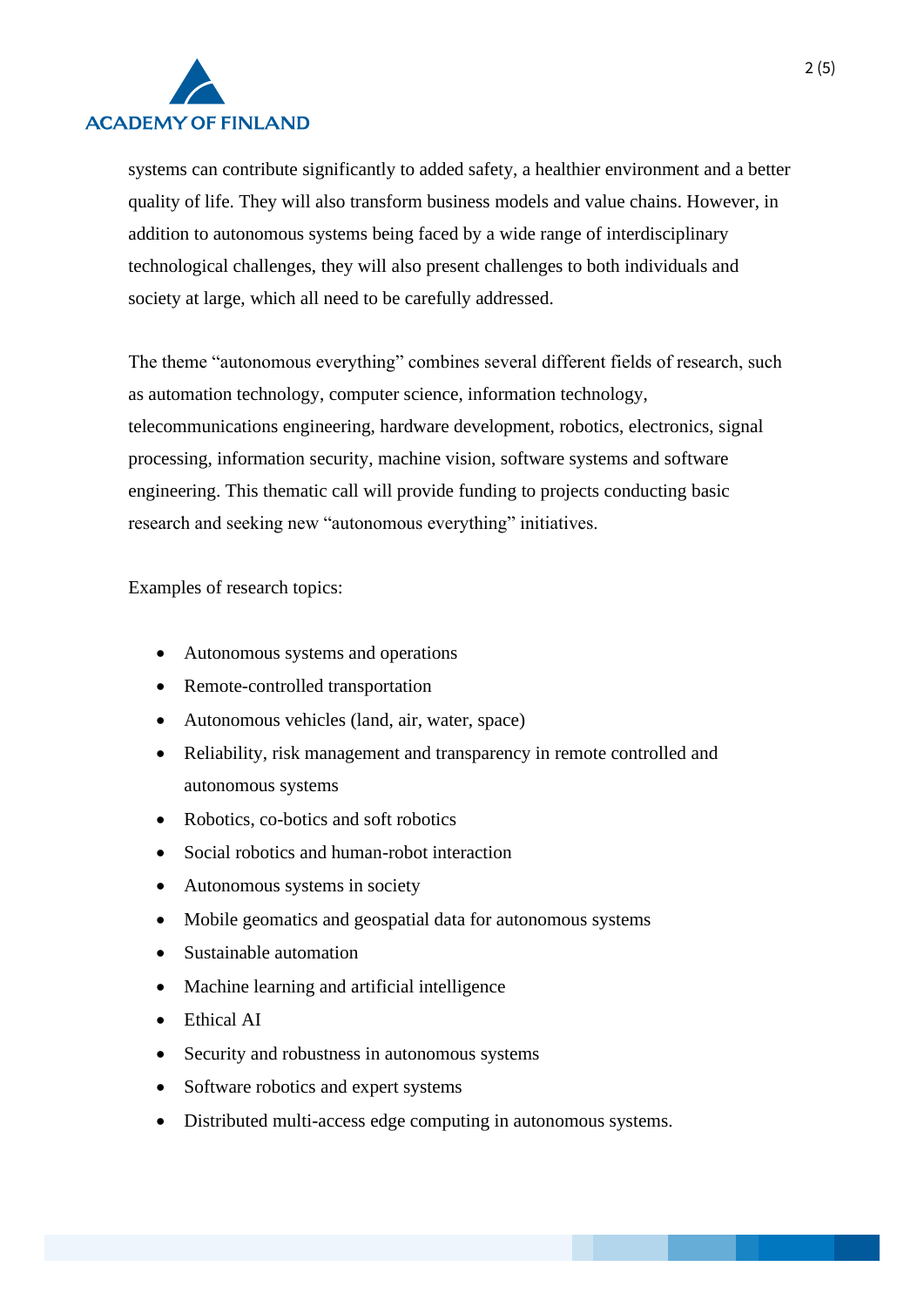

The proposed projects must contribute to advancements in the concept of "autonomous everything".

### **How applications are reviewed**

In making funding decisions, in addition to the Academy of Finland's general review criteria for research programmes (see Review criteria on our website), particular attention will be paid to the following issues:

- International engagement
	- o attracting top-level young, talented researchers from abroad to Finland or hiring researchers who have recently come to Finland to work on the project
	- o research visits by Finnish researchers to leading-edge foreign universities and research institutes
- Business collaboration
	- o cooperation between universities, research institutes and business companies
	- o problem-setting in research
	- o application potential of results
- Intersectoral mobility of leading-edge researchers
	- o mobility from universities to business companies
	- o mobility from business companies to universities
- Use of universities' and research institutes' own resources to carry out research
	- o use of resources of the site of research and the partners
	- o level of commitment and funding contribution by the site of research.

The applications will be reviewed by an international panel of experts. The reviewers will use the Academy's review form for Academy Programme/Targeted call.

There will be two threshold ratings in the evaluation:

If an application does not receive at least rating 4 on the scale from 1 to 6 for evaluation item "Project's relevance to the programme/call, the review will be discontinued and the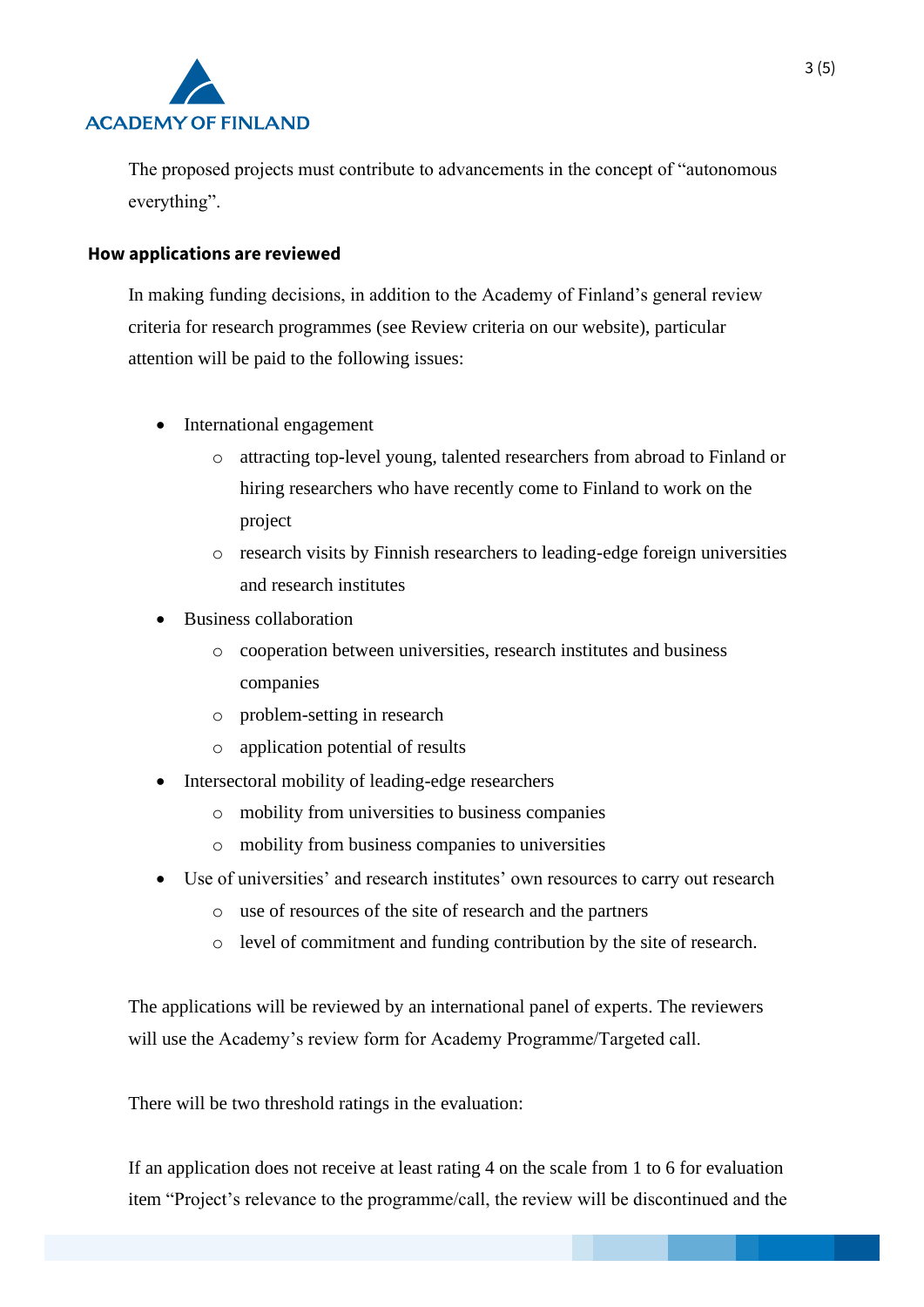

applicant will only receive feedback on evaluation item "Project's relevance to the programme/call".

If an application does not receive at least rating 4 on the scale from 1 to 6 for evaluation item "Scientific quality and innovativeness of research plan", the review will be discontinued and the applicant will receive feedback only on evaluation items "Project's relevance to the programme/call" and "Scientific quality and innovativeness of research plan".

## **Consortium applications**

If the funding is applied for by a consortium, read the guidelines for consortium applications. The consortium application is submitted by the consortium PI only after all subprojects have completed their applications. The non-negotiable deadline also applies to consortia. Consortium compositions cannot be changed after the call deadline has expired. If the project involves business collaboration, see the detailed guidelines below.

#### **Business collaboration**

If the project involves business collaboration, that collaboration must be clearly indicated in the research plan. In addition, your application must also include a business collaboration plan as a separate appendix.

## **Business collaboration plan (only one plan regardless of the number of companies, no more than 3 pages):**

- List all project parties.
- Describe the collaboration as well as the management and research duties included in the project.
- Describe the mechanisms by which the project will integrate all participating organisations and individual researchers.
- Describe, if relevant, the implementation of intersectoral researcher exchange.
- Define each PI's required input to the project and justify why each party's expertise is necessary to achieve the project's objectives.
- Describe the complementary roles of the parties involved and explain which research results can be jointly utilised by the participating companies.